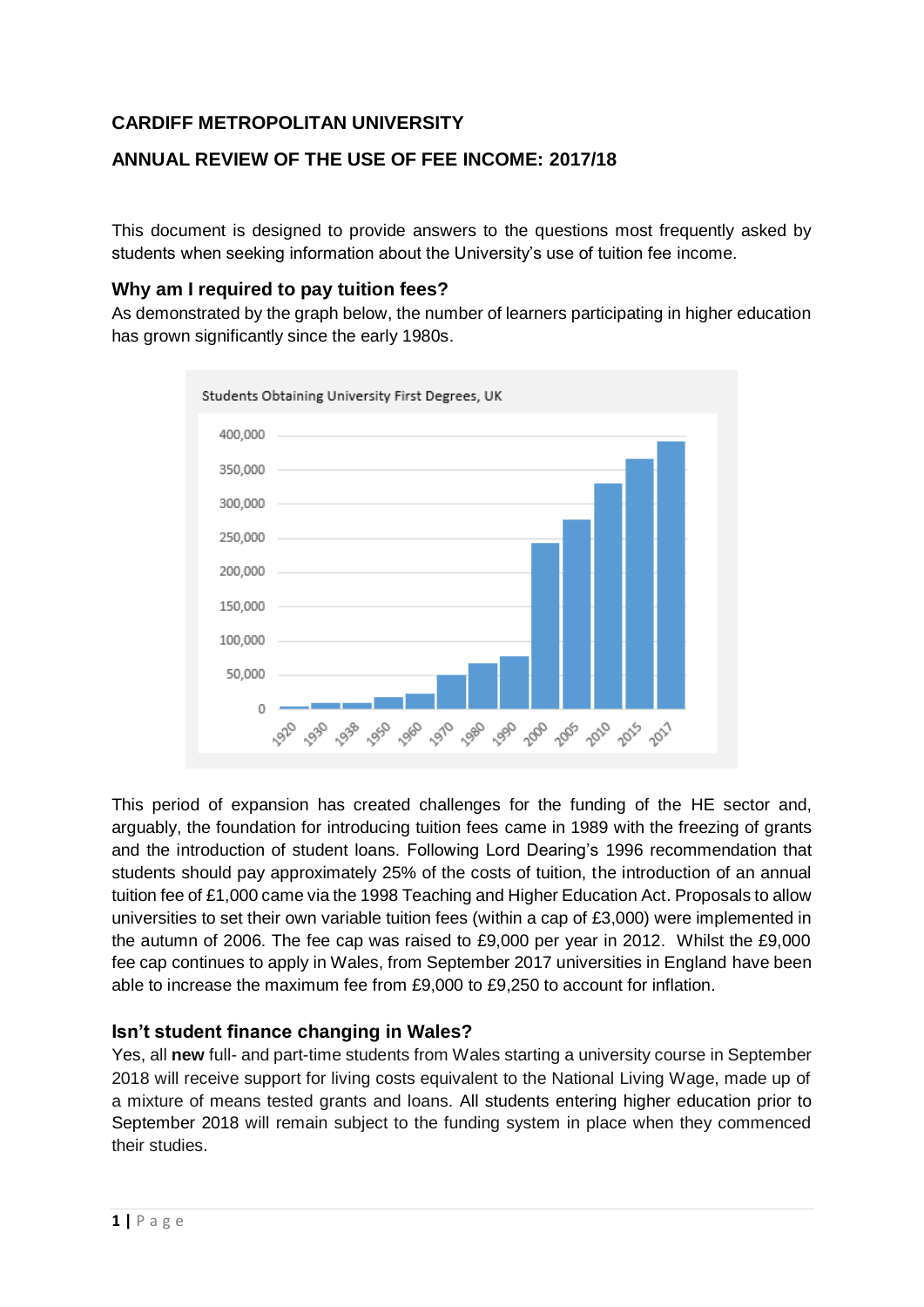#### **Do higher tuition fees mean that universities now have more money?**

No. Prior to the introduction of student fees universities received a substantial teaching grant from the Higher Education Funding Council for Wales (HEFCW). Since the introduction of tuition fees, and as they have increased, the teaching grant received by universities has reduced accordingly. Given that home undergraduate tuition fees are capped at £9,000, with no inflationary increase permitted, all universities in Wales continue to experience a real terms reduction in fee income.

Although the level of income has not increased the University, through the Higher Education (Wales) Act 2015, is required to invest between 14% and 17% of its annual tuition fee income in activities designed to enhance equality of opportunity and promote higher education. HEFCW, in its role as regulator, requires that each HE provider seeking for its courses to be designated for access to Welsh Government student support publishes a Fee and Access Plan which, in providing a clear rationale, objectives and targets, details how it will support Welsh Government objectives.

#### **Are tuition fees the University's only source of income?**

As shown by the chart below, in 2017/18 tuition fees represented 77.5% of the University's total income of £103.7M.

2017/18 Income by source (proportion of total)



#### **Does the University make a profit?**

The University is a charity and therefore, rather than being accountable to shareholders with expectations of making a profit, the University must use its surpluses for public benefit. Cardiff Met's surpluses are used to ensure that the University remains sustainable through investment in buildings, equipment and IT facilities. In 2017/18 our surplus was £3.4m.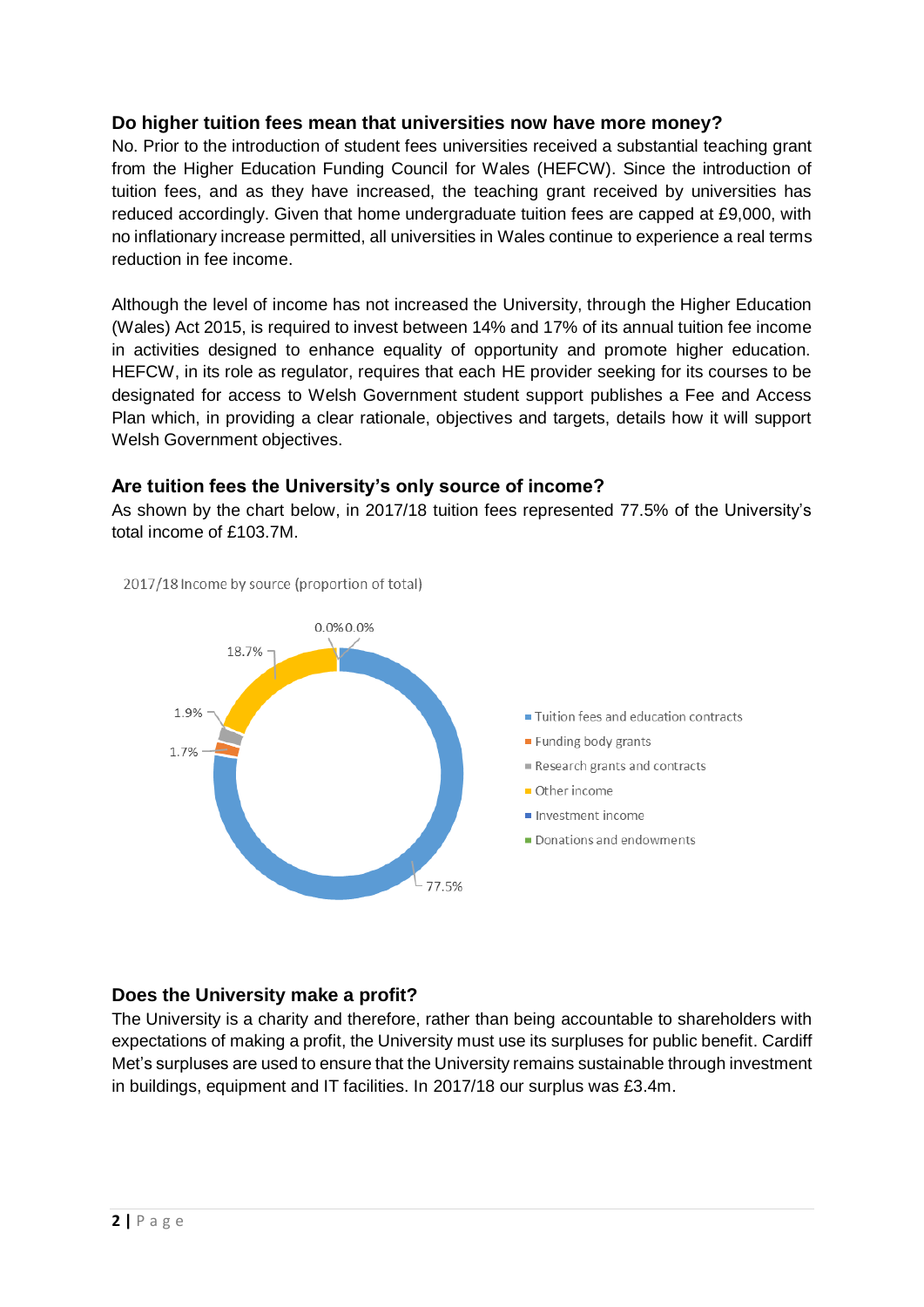#### **What do I receive in return for my fees?**

Expressed at the highest level, your fees contribute to the achievement of the University's purpose, which is to deliver high quality and high impact practice-focused and professionally recognised education, research and innovation in partnership with our students and industry. Investment in this core purpose means that, through working together and championing creativity and diversity, the University can enable every student to fulfil their full potential to make outstanding graduate-level contributions and thereby generate sustainable economic growth and social cohesion for our City, Wales and the wider world.

More specifically student tuition fees are used, alongside the other sources of income detailed above, to pay for the direct education that students receive, including the ancillary services, such as libraries and student welfare, which provide the support necessary to ensure that each individual in a diverse population of students is able to reach their full potential.

Your time at Cardiff Met is not merely the sum total of lectures and seminars. The student experience extends well beyond the core activities of teaching and student support. Tuition fees contribute towards the cost of providing bursaries and scholarships, hardship funds, overseas mobility opportunities, social and sports facilities, student transport and a students' union. Fees also contribute towards the cost of major investments in the University which benefit students such as the Students' Union facilities at Cyncoed and Llandaff, and the buildings which house the Cardiff School of Art and Design and the Cardiff School of Management. Looking ahead, there are plans to invest significantly in improving the University's technological infrastructure and learning, social and sports facilities on both Cardiff campuses. The University is also seeking to establish a new School of Technologies. The chart below provides a breakdown of the University's 2017/18 expenditure.



2017/18 Expenditure by type (proportion of total)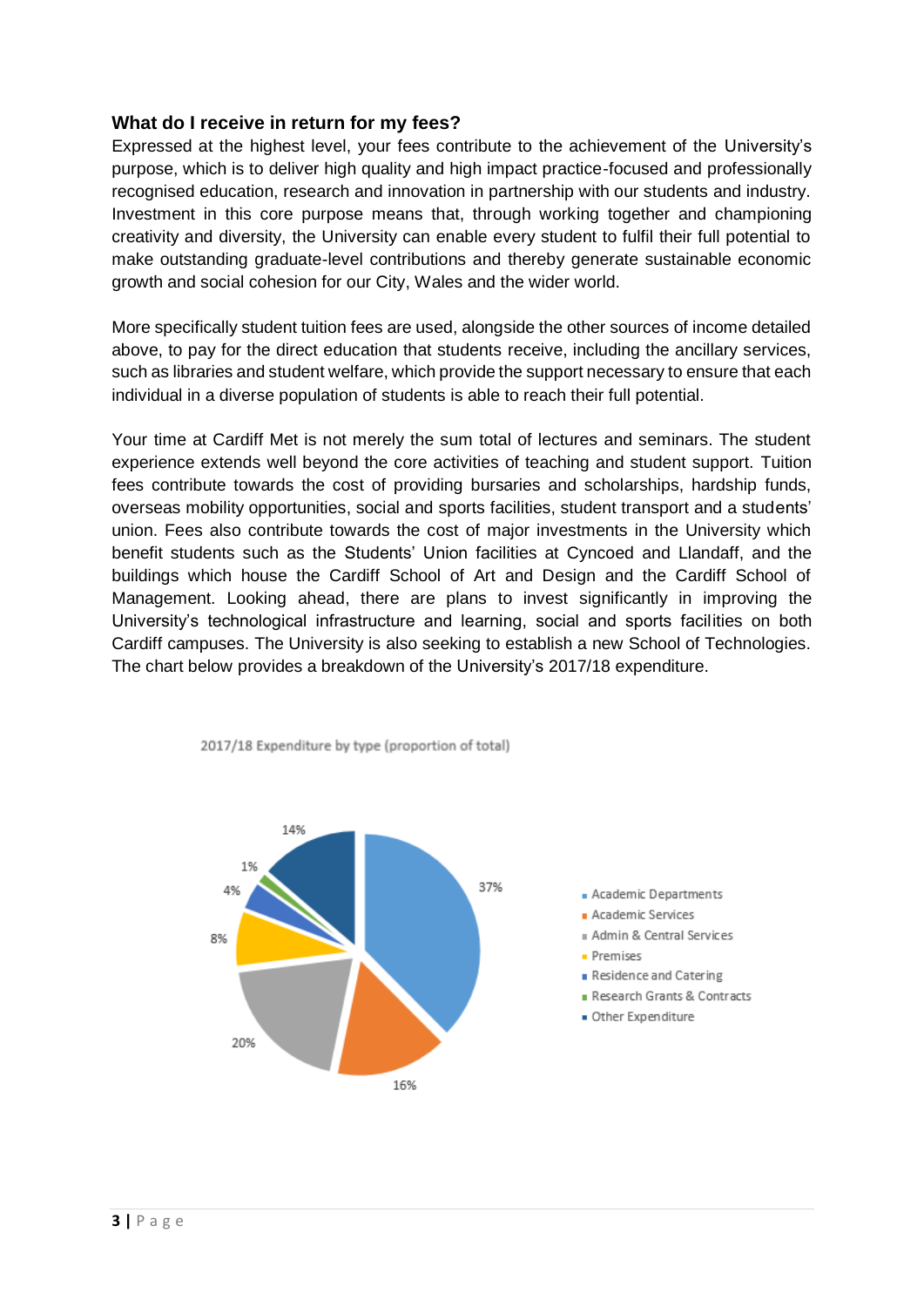Your fees are also an investment in less tangible outcomes which nevertheless ensure that you receive value for money at Cardiff Met. For most students their time at University will have a significant influence in shaping who they become and what impact they will have on the wider world. We are proud to say that over 94% of Cardiff Met graduates are in employment or further study within 6 months of graduation, but your Cardiff Met experience will ensure that you develop skills that do more than prepare you for a specific career. A unique and vibrant student experience - the Cardiff Met Student EDGE - is being developed to nurture those ethical, digital, global and entrepreneurial skills which will enhance and future-proof your social, economic and cultural capital. In purely financial terms, research undertaken by the Institute for Fiscal Studies identifies, that 10 years after graduation, graduate earnings are between 2 and 3 times the earnings of those without a degree.

# **Am I paying for a building that I'll never have opportunity to benefit from?**

No. Whilst 8% of the University's expenditure supports the development and maintenance of its premises the fees paid by current students are not contributing to current building projects. The University has recently completed implementation of a £50M estates programme which included, amongst other developments, a new Students' Union facility at Cyncoed and the iconic new buildings which house the Cardiff School of Art and Design and the Cardiff School of Management. To achieve this the University borrowed money and the fees of current students are being used to repay these loans.

# **Do my fees subside those learners studying on courses that are more expensive to deliver?**

The University strives to deploy its resources effectively and fairly. However, as with any university, it is inevitable that there will be some degree of cross-subsidy between students as each individual will have a unique set of needs and requirements which need to be met. The time and resources required to deliver individual courses will vary across disciplines and between years. Equally, at the level of the individual, some learners will use the library service more intensively than others whilst others may interact more frequently with student support and welfare services. The University must respond to the needs of a diverse student population and, as such, it is impossible to price each student's education on an individual basis whilst also protecting the principle of fair and open access.

### **Do I get a say in how my fees are spent?**

Cardiff Met prides itself on the level of engagement it has with its student body, providing students with opportunities to express their opinions, and to be partners and joint decisionmakers within the University. The University systematically seeks and acts upon evaluative feedback from students on their experience at module, programme, School, and institutional levels and via the 'Have Your Say' campaign. It engages with all national surveys via an established "Survey Season" and has recently launched its own Student Satisfaction Survey to capture feedback from all other students who are not represented in national surveys. Students are also represented at University-level committees and on Programme and Schoollevel committees. Student-staff liaison committees provide feedback on a range of academic and non-academic issues, supported by a well-established student representation framework at course, year, and school level. These support the work of two sabbatical officers, the SU President and Vice-President, who are both full members of the University's Board of Governors and also meet regularly with the Vice-Chancellor and Deputy Vice-Chancellor.